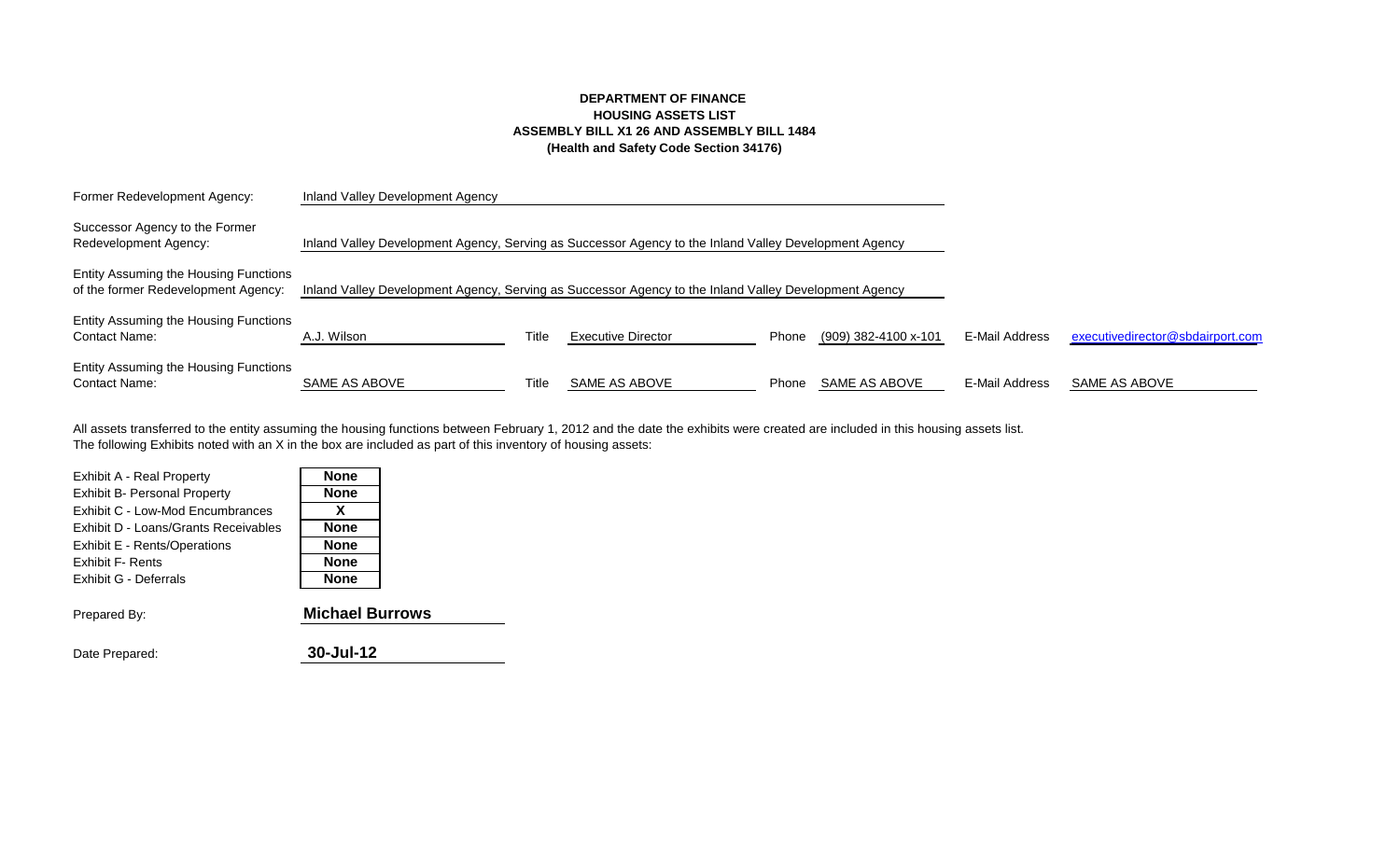#### Exhibit A - Real Property

#### **Inland Valley Development Agency, Acting as Successor Agency to the Inland Valley Development Agency Inventory of Assets Received Pursuant to Health and Safety Code section 34176 (a) (2)**

| Item # | Type of Asset a/ | <b>Legal Title and</b><br><b>Description</b> | <b>Carrying Value</b><br>of Asset | <b>Total</b><br>square<br>footage | <b>Square footage</b><br>reserved for low-<br>mod housing | Is the property<br>encumbered by<br>a low-mod<br>housing<br>covenant? | Source of low-<br>mod housing<br>covenant b/ | Date of<br>transfer to<br><b>Housing</b><br><b>Successor</b><br><b>Agency</b> | <b>Construction</b><br>or acquisition<br>cost funded<br>with Low-Mod<br><b>Housing Fund</b><br>monies | <b>Construction</b><br>or acquisition<br>costs funded<br>with other<br><b>RDA funds</b> | <b>Construction</b><br>or acquisition<br>costs funded<br>with non-RDA<br>funds | Date of<br>construction<br><b>or</b><br>acquisition<br>by the<br>former RDA | Interest in<br>real property<br>(option to<br>purchase,<br>easement,<br>etc.) |
|--------|------------------|----------------------------------------------|-----------------------------------|-----------------------------------|-----------------------------------------------------------|-----------------------------------------------------------------------|----------------------------------------------|-------------------------------------------------------------------------------|-------------------------------------------------------------------------------------------------------|-----------------------------------------------------------------------------------------|--------------------------------------------------------------------------------|-----------------------------------------------------------------------------|-------------------------------------------------------------------------------|
|        | N/A              | N/A                                          | N/A                               | N/A                               | N/A                                                       | N/A                                                                   | N/A                                          | N/A                                                                           | N/A                                                                                                   | N/A                                                                                     | N/A                                                                            | N/A                                                                         | N/A                                                                           |
| 2      |                  |                                              |                                   |                                   |                                                           |                                                                       |                                              |                                                                               |                                                                                                       |                                                                                         |                                                                                |                                                                             |                                                                               |
| 3      |                  |                                              |                                   |                                   |                                                           |                                                                       |                                              |                                                                               |                                                                                                       |                                                                                         |                                                                                |                                                                             |                                                                               |
| 4      |                  |                                              |                                   |                                   |                                                           |                                                                       |                                              |                                                                               |                                                                                                       |                                                                                         |                                                                                |                                                                             |                                                                               |
| 5      |                  |                                              |                                   |                                   |                                                           |                                                                       |                                              |                                                                               |                                                                                                       |                                                                                         |                                                                                |                                                                             |                                                                               |
| 6      |                  |                                              |                                   |                                   |                                                           |                                                                       |                                              |                                                                               |                                                                                                       |                                                                                         |                                                                                |                                                                             |                                                                               |
| 7      |                  |                                              |                                   |                                   |                                                           |                                                                       |                                              |                                                                               |                                                                                                       |                                                                                         |                                                                                |                                                                             |                                                                               |
| 8      |                  |                                              |                                   |                                   |                                                           |                                                                       |                                              |                                                                               |                                                                                                       |                                                                                         |                                                                                |                                                                             |                                                                               |
| 9      |                  |                                              |                                   |                                   |                                                           |                                                                       |                                              |                                                                               |                                                                                                       |                                                                                         |                                                                                |                                                                             |                                                                               |
| 10     |                  |                                              |                                   |                                   |                                                           |                                                                       |                                              |                                                                               |                                                                                                       |                                                                                         |                                                                                |                                                                             |                                                                               |
| 11     |                  |                                              |                                   |                                   |                                                           |                                                                       |                                              |                                                                               |                                                                                                       |                                                                                         |                                                                                |                                                                             |                                                                               |
| 12     |                  |                                              |                                   |                                   |                                                           |                                                                       |                                              |                                                                               |                                                                                                       |                                                                                         |                                                                                |                                                                             |                                                                               |
| 13     |                  |                                              |                                   |                                   |                                                           |                                                                       |                                              |                                                                               |                                                                                                       |                                                                                         |                                                                                |                                                                             |                                                                               |
| 14     |                  |                                              |                                   |                                   |                                                           |                                                                       |                                              |                                                                               |                                                                                                       |                                                                                         |                                                                                |                                                                             |                                                                               |
| 15     |                  |                                              |                                   |                                   |                                                           |                                                                       |                                              |                                                                               |                                                                                                       |                                                                                         |                                                                                |                                                                             |                                                                               |
| 16     |                  |                                              |                                   |                                   |                                                           |                                                                       |                                              |                                                                               |                                                                                                       |                                                                                         |                                                                                |                                                                             |                                                                               |
| 17     |                  |                                              |                                   |                                   |                                                           |                                                                       |                                              |                                                                               |                                                                                                       |                                                                                         |                                                                                |                                                                             |                                                                               |
| 18     |                  |                                              |                                   |                                   |                                                           |                                                                       |                                              |                                                                               |                                                                                                       |                                                                                         |                                                                                |                                                                             |                                                                               |
| 19     |                  |                                              |                                   |                                   |                                                           |                                                                       |                                              |                                                                               |                                                                                                       |                                                                                         |                                                                                |                                                                             |                                                                               |
| 20     |                  |                                              |                                   |                                   |                                                           |                                                                       |                                              |                                                                               |                                                                                                       |                                                                                         |                                                                                |                                                                             |                                                                               |

a/ Asset types may include low-mod housing, mixed-income housing, low-mod housing with commercial space, mixed-income housing with commercial space.

b/ May include California Redevelopment Law, tax credits, state bond indentures, and federal funds requirements.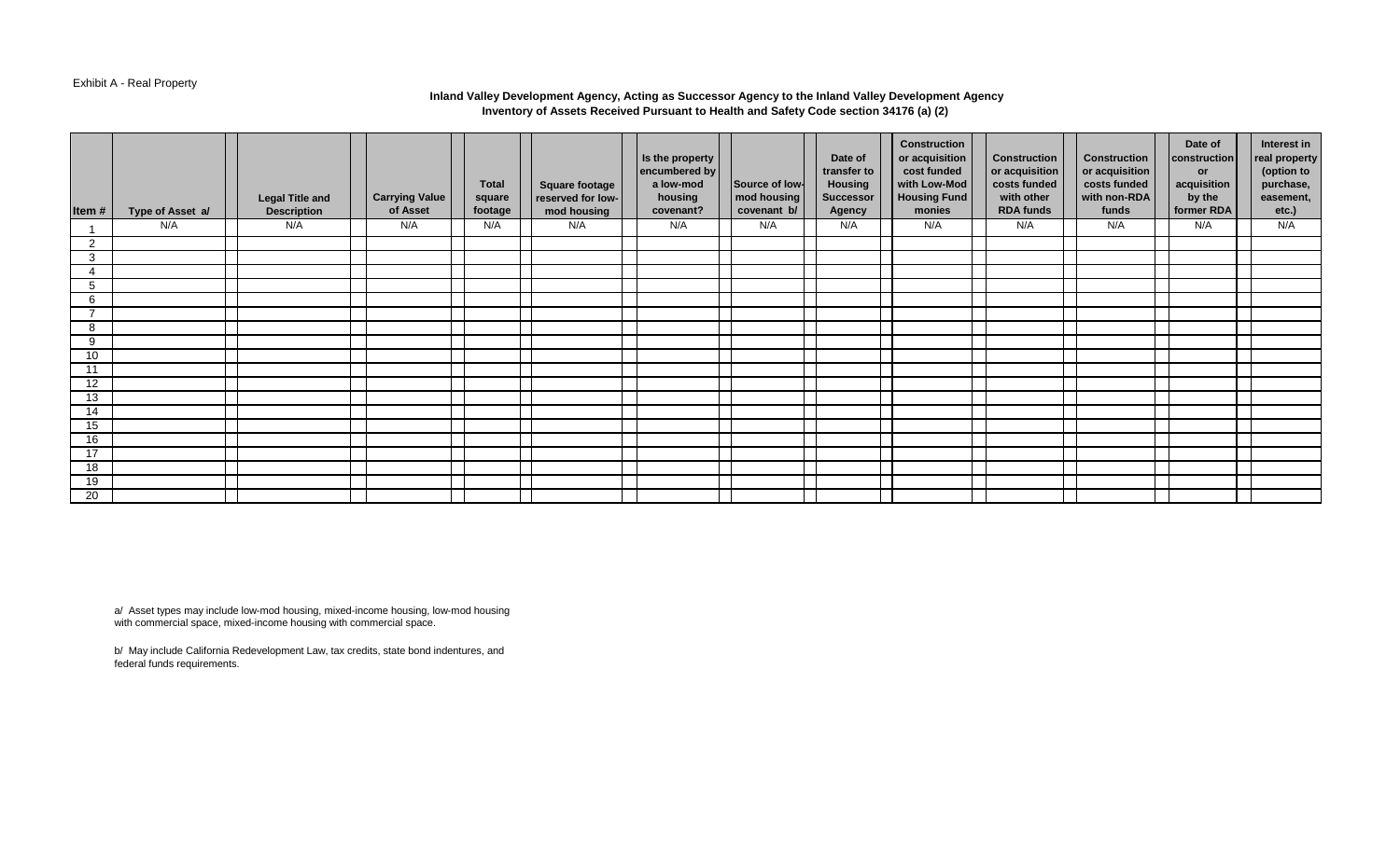# Exhibit B - Personal Property

### **Inland Valley Development Agency, Acting as Successor Agency to the Inland Valley Development Agency Inventory of Assets Received Pursuant to Health and Safety Code section 34176 (a) (2)**

| Item#          | Type of Asset a/ | <b>Description</b> | <b>Carrying Value</b><br>of Asset | Date of<br>transfer to<br><b>Housing</b><br><b>Successor</b><br>Agency | <b>Acquisition</b><br>cost funded<br>with Low-Mod<br><b>Housing Fund</b><br>monies | <b>Acquisition</b><br>costs funded<br>with other RDA<br>funds | <b>Acquisition</b><br>costs funded<br>with non-<br><b>RDA funds</b> | Date of<br>acquisition by<br>the former RDA |
|----------------|------------------|--------------------|-----------------------------------|------------------------------------------------------------------------|------------------------------------------------------------------------------------|---------------------------------------------------------------|---------------------------------------------------------------------|---------------------------------------------|
|                | N/A              | N/A                | N/A                               | N/A                                                                    | N/A                                                                                | N/A                                                           | N/A                                                                 | N/A                                         |
| $\overline{c}$ |                  |                    |                                   |                                                                        |                                                                                    |                                                               |                                                                     |                                             |
| 3              |                  |                    |                                   |                                                                        |                                                                                    |                                                               |                                                                     |                                             |
| 4              |                  |                    |                                   |                                                                        |                                                                                    |                                                               |                                                                     |                                             |
| 5              |                  |                    |                                   |                                                                        |                                                                                    |                                                               |                                                                     |                                             |
| 6              |                  |                    |                                   |                                                                        |                                                                                    |                                                               |                                                                     |                                             |
| $\overline{7}$ |                  |                    |                                   |                                                                        |                                                                                    |                                                               |                                                                     |                                             |
| 8              |                  |                    |                                   |                                                                        |                                                                                    |                                                               |                                                                     |                                             |
| 9              |                  |                    |                                   |                                                                        |                                                                                    |                                                               |                                                                     |                                             |
| 10             |                  |                    |                                   |                                                                        |                                                                                    |                                                               |                                                                     |                                             |
| 11             |                  |                    |                                   |                                                                        |                                                                                    |                                                               |                                                                     |                                             |
| 12             |                  |                    |                                   |                                                                        |                                                                                    |                                                               |                                                                     |                                             |
| 13             |                  |                    |                                   |                                                                        |                                                                                    |                                                               |                                                                     |                                             |
| 14             |                  |                    |                                   |                                                                        |                                                                                    |                                                               |                                                                     |                                             |
| 15             |                  |                    |                                   |                                                                        |                                                                                    |                                                               |                                                                     |                                             |
| 16             |                  |                    |                                   |                                                                        |                                                                                    |                                                               |                                                                     |                                             |
| 17             |                  |                    |                                   |                                                                        |                                                                                    |                                                               |                                                                     |                                             |
| 18             |                  |                    |                                   |                                                                        |                                                                                    |                                                               |                                                                     |                                             |
| 19             |                  |                    |                                   |                                                                        |                                                                                    |                                                               |                                                                     |                                             |
| 20             |                  |                    |                                   |                                                                        |                                                                                    |                                                               |                                                                     |                                             |

a/ Asset types any personal property provided in residences, including furniture and appliances, all housing-related files and loan documents, office supplies, software licenses, and mapping programs, that were acquired for low and moderate income housing purposes, either by purchase or through a loan, in whole or in part, with any source of funds.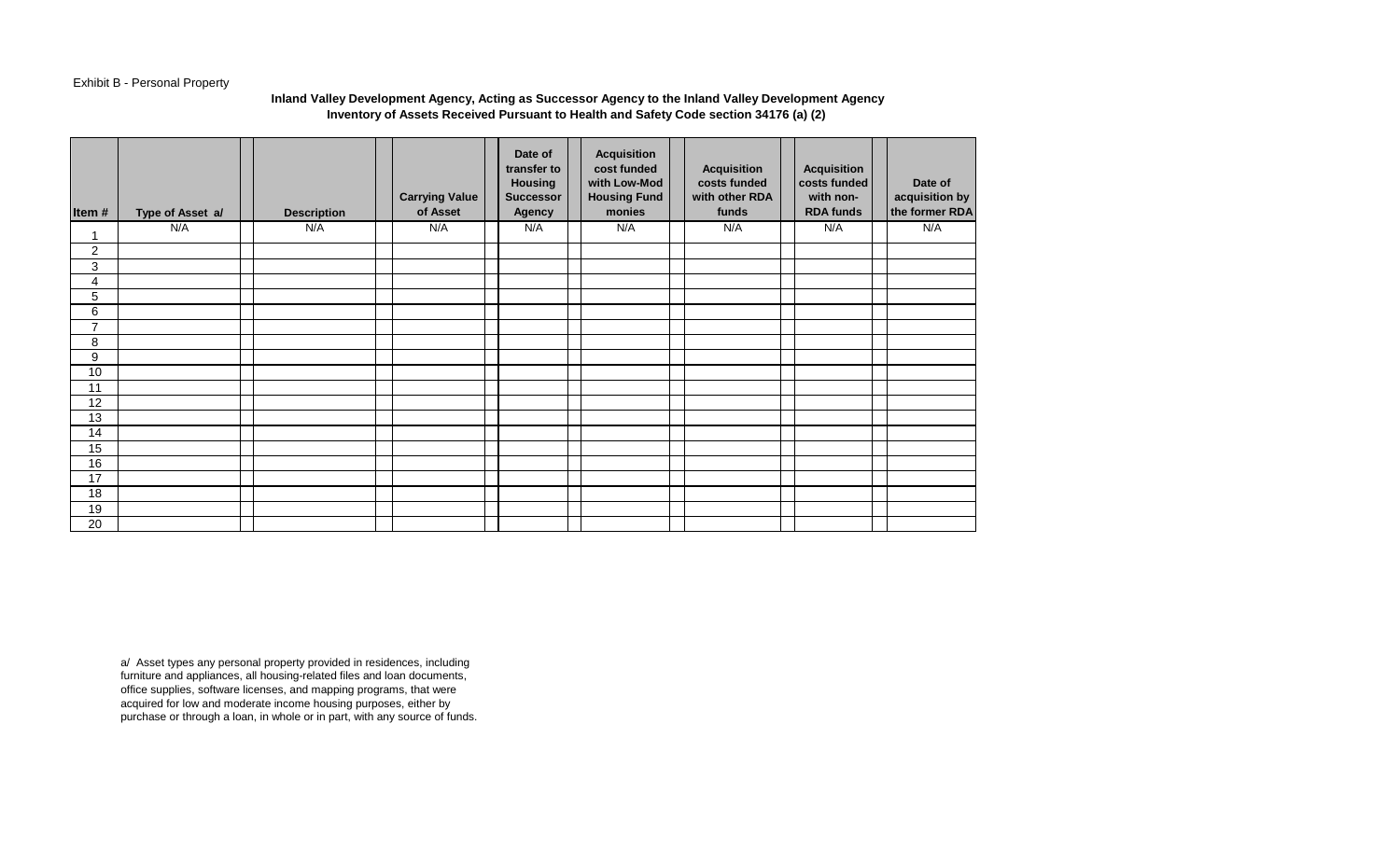#### Exhibit C - Low-Mod Encumbrances

## **Inland Valley Development Agency, Acting as Successor Agency to the Inland Valley Development Agency Inventory of Assets Received Pursuant to Health and Safety Code section 34176 (a) (2)**

| Item#                    | Type of housing built<br>or acquired with<br>enforceably obligated<br>funds a/ | Date contract for<br>Enforceable<br><b>Obligation was</b><br>executed | <b>Contractual</b><br>counterparty | Total amount<br>currently<br>owed for the<br>Enforceable<br>Obligation | Is the property<br>encumbered by<br>a low-mod<br>housing<br>covenant? | Source of low-<br>mod housing<br>covenant b/ | <b>Current</b><br>owner of<br>the property | <b>Construction or</b><br>acquisition cost<br>funded with<br>Low-Mod<br><b>Housing Fund</b><br>monies | <b>Construction or</b><br>acquisition costs<br>funded with<br>other RDA funds | <b>Construction</b><br>or acquisition<br>costs funded<br>with non-RDA<br>funds | Date of<br>construction or<br>acquisition of<br>the property |
|--------------------------|--------------------------------------------------------------------------------|-----------------------------------------------------------------------|------------------------------------|------------------------------------------------------------------------|-----------------------------------------------------------------------|----------------------------------------------|--------------------------------------------|-------------------------------------------------------------------------------------------------------|-------------------------------------------------------------------------------|--------------------------------------------------------------------------------|--------------------------------------------------------------|
|                          | \$620,625.69*                                                                  | July 1, 2011                                                          | JPA Members                        | N/A                                                                    | N/A                                                                   | N/A                                          | N/A                                        | N/A                                                                                                   | N/A                                                                           | N/A                                                                            | N/A                                                          |
| 2                        |                                                                                |                                                                       |                                    |                                                                        |                                                                       |                                              |                                            |                                                                                                       |                                                                               |                                                                                |                                                              |
| 3                        |                                                                                |                                                                       |                                    |                                                                        |                                                                       |                                              |                                            |                                                                                                       |                                                                               |                                                                                |                                                              |
| $\overline{4}$           |                                                                                |                                                                       |                                    |                                                                        |                                                                       |                                              |                                            |                                                                                                       |                                                                               |                                                                                |                                                              |
| 5                        |                                                                                |                                                                       |                                    |                                                                        |                                                                       |                                              |                                            |                                                                                                       |                                                                               |                                                                                |                                                              |
| 6                        |                                                                                |                                                                       |                                    |                                                                        |                                                                       |                                              |                                            |                                                                                                       |                                                                               |                                                                                |                                                              |
| $\overline{\phantom{a}}$ |                                                                                |                                                                       |                                    |                                                                        |                                                                       |                                              |                                            |                                                                                                       |                                                                               |                                                                                |                                                              |
| 8                        |                                                                                |                                                                       |                                    |                                                                        |                                                                       |                                              |                                            |                                                                                                       |                                                                               |                                                                                |                                                              |
| 9                        |                                                                                |                                                                       |                                    |                                                                        |                                                                       |                                              |                                            |                                                                                                       |                                                                               |                                                                                |                                                              |
| 10                       |                                                                                |                                                                       |                                    |                                                                        |                                                                       |                                              |                                            |                                                                                                       |                                                                               |                                                                                |                                                              |
| 11                       |                                                                                |                                                                       |                                    |                                                                        |                                                                       |                                              |                                            |                                                                                                       |                                                                               |                                                                                |                                                              |
| 12                       |                                                                                |                                                                       |                                    |                                                                        |                                                                       |                                              |                                            |                                                                                                       |                                                                               |                                                                                |                                                              |
| $\overline{13}$          |                                                                                |                                                                       |                                    |                                                                        |                                                                       |                                              |                                            |                                                                                                       |                                                                               |                                                                                |                                                              |
| 14                       |                                                                                |                                                                       |                                    |                                                                        |                                                                       |                                              |                                            |                                                                                                       |                                                                               |                                                                                |                                                              |
| 15                       |                                                                                |                                                                       |                                    |                                                                        |                                                                       |                                              |                                            |                                                                                                       |                                                                               |                                                                                |                                                              |
| 16                       |                                                                                |                                                                       |                                    |                                                                        |                                                                       |                                              |                                            |                                                                                                       |                                                                               |                                                                                |                                                              |
| 17                       |                                                                                |                                                                       |                                    |                                                                        |                                                                       |                                              |                                            |                                                                                                       |                                                                               |                                                                                |                                                              |
| 18                       |                                                                                |                                                                       |                                    |                                                                        |                                                                       |                                              |                                            |                                                                                                       |                                                                               |                                                                                |                                                              |
| 19                       |                                                                                |                                                                       |                                    |                                                                        |                                                                       |                                              |                                            |                                                                                                       |                                                                               |                                                                                |                                                              |
| 20                       |                                                                                |                                                                       |                                    |                                                                        |                                                                       |                                              |                                            |                                                                                                       |                                                                               |                                                                                |                                                              |

\* NOTE: This amount is a residual balance in the Low & Mod fund as of June 30, 2012, which amount will be payable to IVDA JPA member entities, subject to further review and confirmation.

a/ May include low-mod housing, mixed-income housing, low-mod housing with commercial space, mixed-income housing with commercial space.

b/ May include California Redevelopment Law, tax credits, state bond indentures, and federal funds requirements.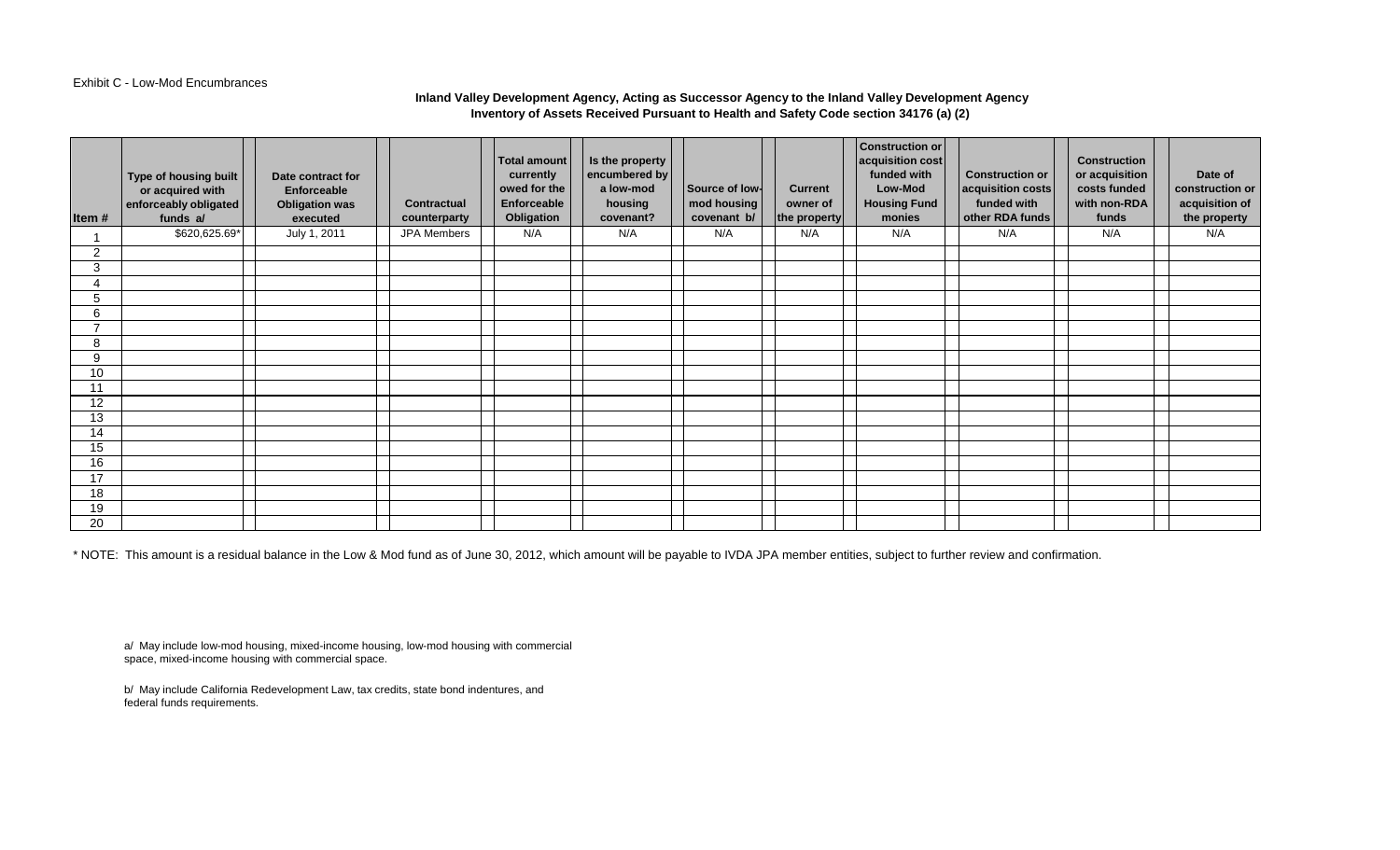## Exhibit D - Loans/Grants Receivables

#### **Inland Valley Development Agency, Acting as Successor Agency to the Inland Valley Development Agency Inventory of Assets Received Pursuant to Health and Safety Code section 34176 (a) (2)**

| Item#                    | Was the Low-Mod<br><b>Housing Fund</b><br>amount issued for a<br>loan or a grant? | Amount of the loan<br>or grant | Date the loan or<br>grant was issued | Person or entity to<br>whom the loan or<br>grant was issued | <b>Purpose for</b><br>which the funds<br>were loaned or<br>granted | <b>Are there</b><br>contractual<br>requirements<br>specifying the<br>purposes for which<br>the funds may be<br>used? | Repayment date, if<br>the funds are for a<br>loan | Interest rate<br>of loan | <b>Current</b><br>outstanding<br>loan balance |
|--------------------------|-----------------------------------------------------------------------------------|--------------------------------|--------------------------------------|-------------------------------------------------------------|--------------------------------------------------------------------|----------------------------------------------------------------------------------------------------------------------|---------------------------------------------------|--------------------------|-----------------------------------------------|
| 1                        | N/A                                                                               | N/A                            | N/A                                  | N/A                                                         | N/A                                                                | N/A                                                                                                                  | N/A                                               | N/A                      | N/A                                           |
| $\overline{2}$           |                                                                                   |                                |                                      |                                                             |                                                                    |                                                                                                                      |                                                   |                          |                                               |
| 3                        |                                                                                   |                                |                                      |                                                             |                                                                    |                                                                                                                      |                                                   |                          |                                               |
| 4                        |                                                                                   |                                |                                      |                                                             |                                                                    |                                                                                                                      |                                                   |                          |                                               |
| 5                        |                                                                                   |                                |                                      |                                                             |                                                                    |                                                                                                                      |                                                   |                          |                                               |
| 6                        |                                                                                   |                                |                                      |                                                             |                                                                    |                                                                                                                      |                                                   |                          |                                               |
| $\overline{\phantom{a}}$ |                                                                                   |                                |                                      |                                                             |                                                                    |                                                                                                                      |                                                   |                          |                                               |
| 8                        |                                                                                   |                                |                                      |                                                             |                                                                    |                                                                                                                      |                                                   |                          |                                               |
| 9                        |                                                                                   |                                |                                      |                                                             |                                                                    |                                                                                                                      |                                                   |                          |                                               |
| 10                       |                                                                                   |                                |                                      |                                                             |                                                                    |                                                                                                                      |                                                   |                          |                                               |
| 11                       |                                                                                   |                                |                                      |                                                             |                                                                    |                                                                                                                      |                                                   |                          |                                               |
| 12                       |                                                                                   |                                |                                      |                                                             |                                                                    |                                                                                                                      |                                                   |                          |                                               |
| 13                       |                                                                                   |                                |                                      |                                                             |                                                                    |                                                                                                                      |                                                   |                          |                                               |
| 14                       |                                                                                   |                                |                                      |                                                             |                                                                    |                                                                                                                      |                                                   |                          |                                               |
| 15<br>16                 |                                                                                   |                                |                                      |                                                             |                                                                    |                                                                                                                      |                                                   |                          |                                               |
| 17                       |                                                                                   |                                |                                      |                                                             |                                                                    |                                                                                                                      |                                                   |                          |                                               |
| 18                       |                                                                                   |                                |                                      |                                                             |                                                                    |                                                                                                                      |                                                   |                          |                                               |
| 19                       |                                                                                   |                                |                                      |                                                             |                                                                    |                                                                                                                      |                                                   |                          |                                               |
| 20                       |                                                                                   |                                |                                      |                                                             |                                                                    |                                                                                                                      |                                                   |                          |                                               |
|                          |                                                                                   |                                |                                      |                                                             |                                                                    |                                                                                                                      |                                                   |                          |                                               |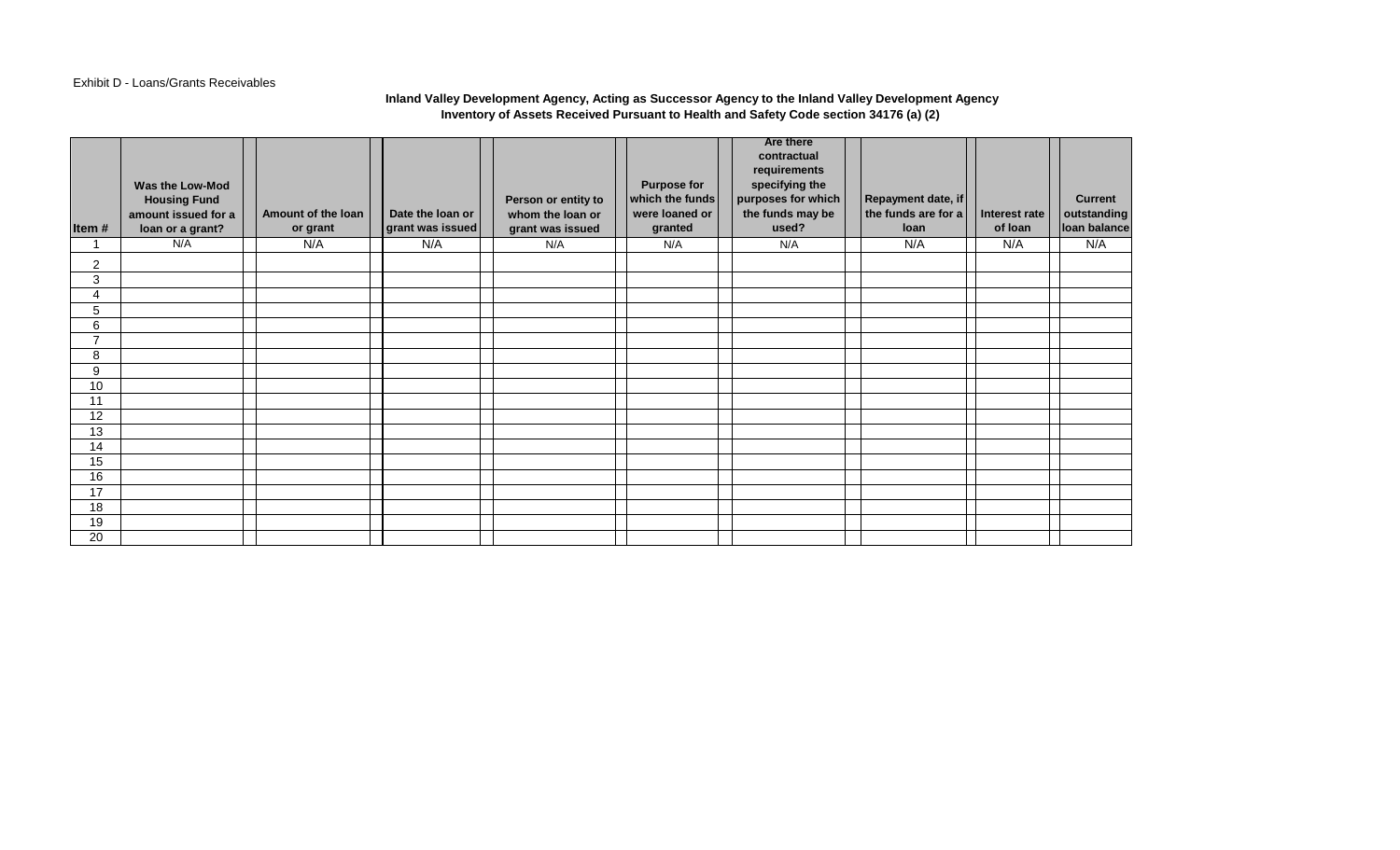#### Exhibit E - Rents/Operations

#### **Inland Valley Development Agency, Acting as Successor Agency to the Inland Valley Development Agency Inventory of Assets Received Pursuant to Health and Safety Code section 34176 (a) (2)**

| Item#          | Type of payment a/ | Type of property<br>with which they<br>payments are<br>associated b/ | Property<br>owner | <b>Entity that</b><br>collects the<br>payments | <b>Entity to which</b><br>the collected<br>payments are<br>ultimately<br>remitted | <b>Purpose for</b><br>which the<br>payments are<br>used | Is the property<br>encumbered<br>by a low-mod<br>housing<br>covenant? | Source of low-<br>mod housing<br>covenant c/ | Item # from<br><b>Exhibit A the</b><br>rent/operation<br>is associated<br>with (if<br>applicable) |
|----------------|--------------------|----------------------------------------------------------------------|-------------------|------------------------------------------------|-----------------------------------------------------------------------------------|---------------------------------------------------------|-----------------------------------------------------------------------|----------------------------------------------|---------------------------------------------------------------------------------------------------|
|                | N/A                | N/A                                                                  | N/A               | N/A                                            | N/A                                                                               | N/A                                                     | N/A                                                                   | N/A                                          | N/A                                                                                               |
| $\overline{2}$ |                    |                                                                      |                   |                                                |                                                                                   |                                                         |                                                                       |                                              |                                                                                                   |
| 3              |                    |                                                                      |                   |                                                |                                                                                   |                                                         |                                                                       |                                              |                                                                                                   |
| 4              |                    |                                                                      |                   |                                                |                                                                                   |                                                         |                                                                       |                                              |                                                                                                   |
| 5              |                    |                                                                      |                   |                                                |                                                                                   |                                                         |                                                                       |                                              |                                                                                                   |
| 6              |                    |                                                                      |                   |                                                |                                                                                   |                                                         |                                                                       |                                              |                                                                                                   |
| $\overline{7}$ |                    |                                                                      |                   |                                                |                                                                                   |                                                         |                                                                       |                                              |                                                                                                   |
| 8              |                    |                                                                      |                   |                                                |                                                                                   |                                                         |                                                                       |                                              |                                                                                                   |
| 9              |                    |                                                                      |                   |                                                |                                                                                   |                                                         |                                                                       |                                              |                                                                                                   |
| 10             |                    |                                                                      |                   |                                                |                                                                                   |                                                         |                                                                       |                                              |                                                                                                   |
| 11             |                    |                                                                      |                   |                                                |                                                                                   |                                                         |                                                                       |                                              |                                                                                                   |
| 12             |                    |                                                                      |                   |                                                |                                                                                   |                                                         |                                                                       |                                              |                                                                                                   |
| 13             |                    |                                                                      |                   |                                                |                                                                                   |                                                         |                                                                       |                                              |                                                                                                   |
| 14             |                    |                                                                      |                   |                                                |                                                                                   |                                                         |                                                                       |                                              |                                                                                                   |
| 15             |                    |                                                                      |                   |                                                |                                                                                   |                                                         |                                                                       |                                              |                                                                                                   |
| 16             |                    |                                                                      |                   |                                                |                                                                                   |                                                         |                                                                       |                                              |                                                                                                   |
| 17             |                    |                                                                      |                   |                                                |                                                                                   |                                                         |                                                                       |                                              |                                                                                                   |
| 18             |                    |                                                                      |                   |                                                |                                                                                   |                                                         |                                                                       |                                              |                                                                                                   |
| 19             |                    |                                                                      |                   |                                                |                                                                                   |                                                         |                                                                       |                                              |                                                                                                   |
| 20             |                    |                                                                      |                   |                                                |                                                                                   |                                                         |                                                                       |                                              |                                                                                                   |

a/ May include revenues from rents, operation of properties, residual receipt payments from developers, conditional grant repayments, costs savings and proceeds from refinancing, and principal and interest payments from homebuyers subject to enforceable income limits.

b/ May include low-mod housing, mixed-income housing, low-mod housing with commercial space, mixed-income housing with commercial space.

c/ May include California Redevelopment Law, tax credits, state bond indentures, and federal funds requirements.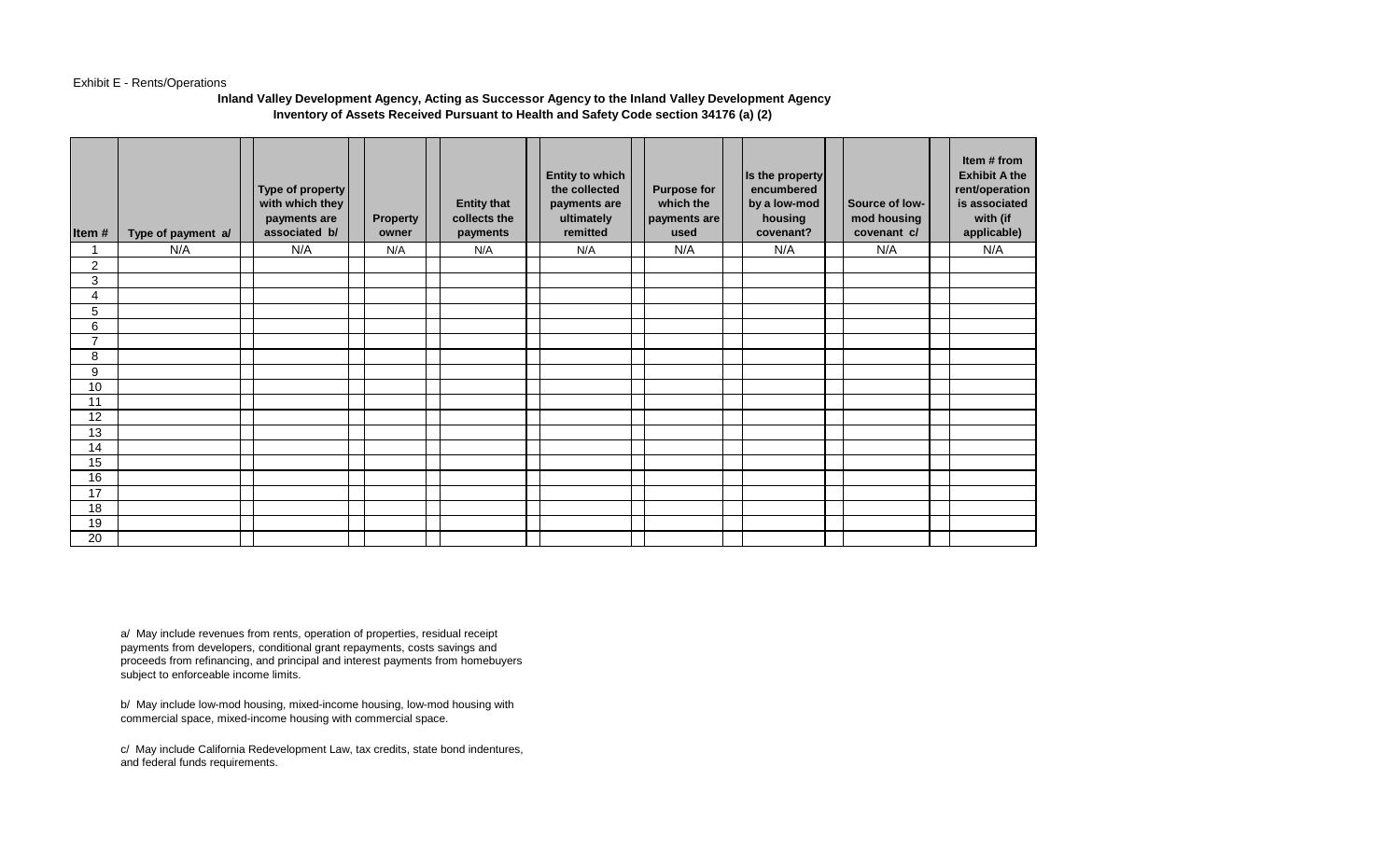#### Exhibit F - Rents

## **Inland Valley Development Agency, Ascting as Successor Agency to the Inland Valley Development Agency Inventory of Assets Received Pursuant to Health and Safety Code section 34176 (a) (2)**

| Item#            | Type of payment a/ | Type of property<br>with which the<br>payments are<br>associated b/ | <b>Property</b><br>owner | <b>Entity that</b><br>collects the<br>payments | <b>Entity to which</b><br>the collected<br>payments are<br>ultimately<br>remitted | <b>Purpose for</b><br>which the<br>payments are<br>used | Is the property<br>encumbered<br>by a low-mod<br>housing<br>covenant? | Source of low-<br>mod housing<br>covenant c/ | Item # from<br><b>Exhibit A the rent</b><br>is associated<br>with (if<br>applicable) |
|------------------|--------------------|---------------------------------------------------------------------|--------------------------|------------------------------------------------|-----------------------------------------------------------------------------------|---------------------------------------------------------|-----------------------------------------------------------------------|----------------------------------------------|--------------------------------------------------------------------------------------|
| 1                | N/A                | N/A                                                                 | N/A                      | N/A                                            | N/A                                                                               | N/A                                                     | N/A                                                                   | N/A                                          | N/A                                                                                  |
| $\boldsymbol{2}$ |                    |                                                                     |                          |                                                |                                                                                   |                                                         |                                                                       |                                              |                                                                                      |
| 3                |                    |                                                                     |                          |                                                |                                                                                   |                                                         |                                                                       |                                              |                                                                                      |
| 4                |                    |                                                                     |                          |                                                |                                                                                   |                                                         |                                                                       |                                              |                                                                                      |
| 5                |                    |                                                                     |                          |                                                |                                                                                   |                                                         |                                                                       |                                              |                                                                                      |
| 6                |                    |                                                                     |                          |                                                |                                                                                   |                                                         |                                                                       |                                              |                                                                                      |
| $\overline{7}$   |                    |                                                                     |                          |                                                |                                                                                   |                                                         |                                                                       |                                              |                                                                                      |
| 8                |                    |                                                                     |                          |                                                |                                                                                   |                                                         |                                                                       |                                              |                                                                                      |
| 9                |                    |                                                                     |                          |                                                |                                                                                   |                                                         |                                                                       |                                              |                                                                                      |
| 10               |                    |                                                                     |                          |                                                |                                                                                   |                                                         |                                                                       |                                              |                                                                                      |
| 11               |                    |                                                                     |                          |                                                |                                                                                   |                                                         |                                                                       |                                              |                                                                                      |
| 12               |                    |                                                                     |                          |                                                |                                                                                   |                                                         |                                                                       |                                              |                                                                                      |
| 13               |                    |                                                                     |                          |                                                |                                                                                   |                                                         |                                                                       |                                              |                                                                                      |
| 14               |                    |                                                                     |                          |                                                |                                                                                   |                                                         |                                                                       |                                              |                                                                                      |
| 15               |                    |                                                                     |                          |                                                |                                                                                   |                                                         |                                                                       |                                              |                                                                                      |
| 16               |                    |                                                                     |                          |                                                |                                                                                   |                                                         |                                                                       |                                              |                                                                                      |
| 17               |                    |                                                                     |                          |                                                |                                                                                   |                                                         |                                                                       |                                              |                                                                                      |
| 18               |                    |                                                                     |                          |                                                |                                                                                   |                                                         |                                                                       |                                              |                                                                                      |
| 19               |                    |                                                                     |                          |                                                |                                                                                   |                                                         |                                                                       |                                              |                                                                                      |
| 20               |                    |                                                                     |                          |                                                |                                                                                   |                                                         |                                                                       |                                              |                                                                                      |

a/ May include rents or home loan payments.

b/ May include low-mod housing, mixed-income housing, low-mod housing with commercial space, mixed-income housing with commercial space.

c/ May include California Redevelopment Law, tax credits, state bond indentures, and federal funds requirements.